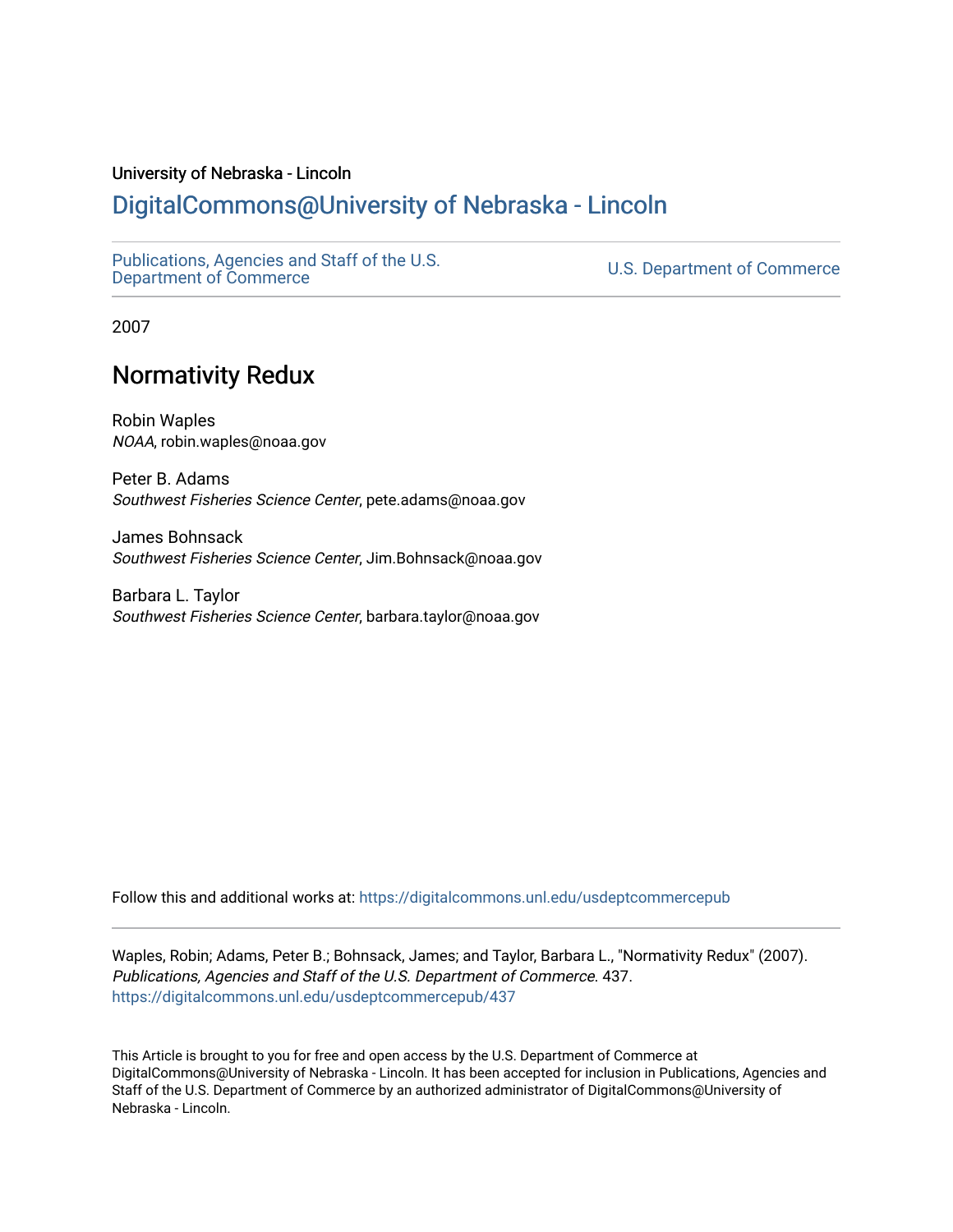# **Normativity Redux**

ROBIN S. WAPLES,<sup>∗</sup> PETER B. ADAMS,† JAMES BOHNSACK,‡ AND BARBARA L. TAYLOR§

<sup>∗</sup>Northwest Fisheries Science Center, 2725 Montlake Boulevard East, Seattle, WA 98112, U.S.A., email robin.waples@noaa.gov †Southwest Fisheries Science Center, 110 Shaffer Road, Santa Cruz, CA 95060, U.S.A.

‡Southeast Fisheries Science Center, 75 Virginia Beach Drive, Miami, FL 33149, U.S.A.

§Southwest Fisheries Science Center, 8604 La Jolla Shores Drive, La Jolla, CA 92037, U.S.A.

Nelson et al. (2007) make three major arguments in their comment on our proposed biological framework (Waples et al. 2007) for considering the significant portion of its range (SPOIR) language in the U.S. Endangered Species Act. First, they find our proposed SPOIR definition "awkward and obfuscating." This might be at least in part due to the necessity of relating the definition to existing language in the ESA, which has not won awards for syntax or clarity. In any case our proposed SPOIR framework is conceptually straightforward and can be implemented by evaluating three simple questions: (1) Is the species at risk of extinction (or likely to become so in the foreseeable future) throughout *all* of its range? If so, the species can be listed and SPOIR considerations are not necessary. If not, go to question 2. (2) Is the species at risk of extinction (or likely to become so in the foreseeable future) throughout a *part* of its range? If so, go to question 3. If not, the species cannot be listed at present. (3) If the species were to be extirpated from the areas where it is currently at risk, would the entire species at that point be at risk of extinction or likely to become so in the foreseeable future? If so, these areas amount to a significant portion of the species' range.

Second, Nelson et al. argue that our proposed SPOIR framework "obliterates" important distinctions regarding endangered species, and they have gone to some pains to create scenarios that would result in reduced levels of protection under the ESA. Specifically, they claim our framework could allow redefining an endangered species to include one that is "likely to become in danger of extinction in the foreseeable future." This is not true; this quote is essentially the ESA definition of a *threatened* species, in which case consideration of the SPOIR language is not necessary. Under our framework, although threats to the areas currently at risk occur under the time horizons formally considered by the ESA, the threats that loss of these areas would pose to the species as a whole occur on a longer time frame than "the foreseeable future." It is thus clear that our framework would provide additional protections beyond those that apply when the entire species is threatened or endangered. This point is evident from consideration of the three questions above. If the SPOIR provision were eliminated from the ESA and the answer to question 1 were no, then no listing would occur. Under our proposed framework, a negative answer to question 1 can still lead to a listing of the species if there are current risks in a SPOIR.

Finally, in the last half of their essay, Nelson et al. seem to be taking us to task for the real and imagined transgressions of legions of other scientists. We do not attempt to address here all the issues they raise, which Nelson et al. admit extend well beyond the scope of our original paper, but we would like to respond to their claims that our paper was impelled by "the biased presumption that scientific treatments are somehow inherently superior to normative treatments" and was "prompted by the belief that Vucetich et al. (2006) unnecessarily and inappropriately treated SPOIR as a normative issue."

In fact, we developed our SPOIR framework independently in response to a request within our agency for a biological option to consider in interpreting the SPOIR language. By chance, we finalized our report at the same time the paper by Vucetich et al. (2006) was published. At that point we decided to reformat it as a journal article to provide an alternative framework for consideration. It seems we all agree that implementing the ESA requires consideration of normative issues, especially those embedded in the definitions of threatened and endangered species. The primary advantage of our biological framework is that it avoids additional normative considerations associated with the SPOIR language, and in this respect seems to us to be consistent with the stipulation in the ESA that listing decisions be based "solely on the basis of the best scientific and commercial data available." Contrary to the implication by Nelson et al., we have not said that our framework is what managers ought to use in

*Paper submitted July 31, 2007; revised manuscript accepted August 1, 2007.*